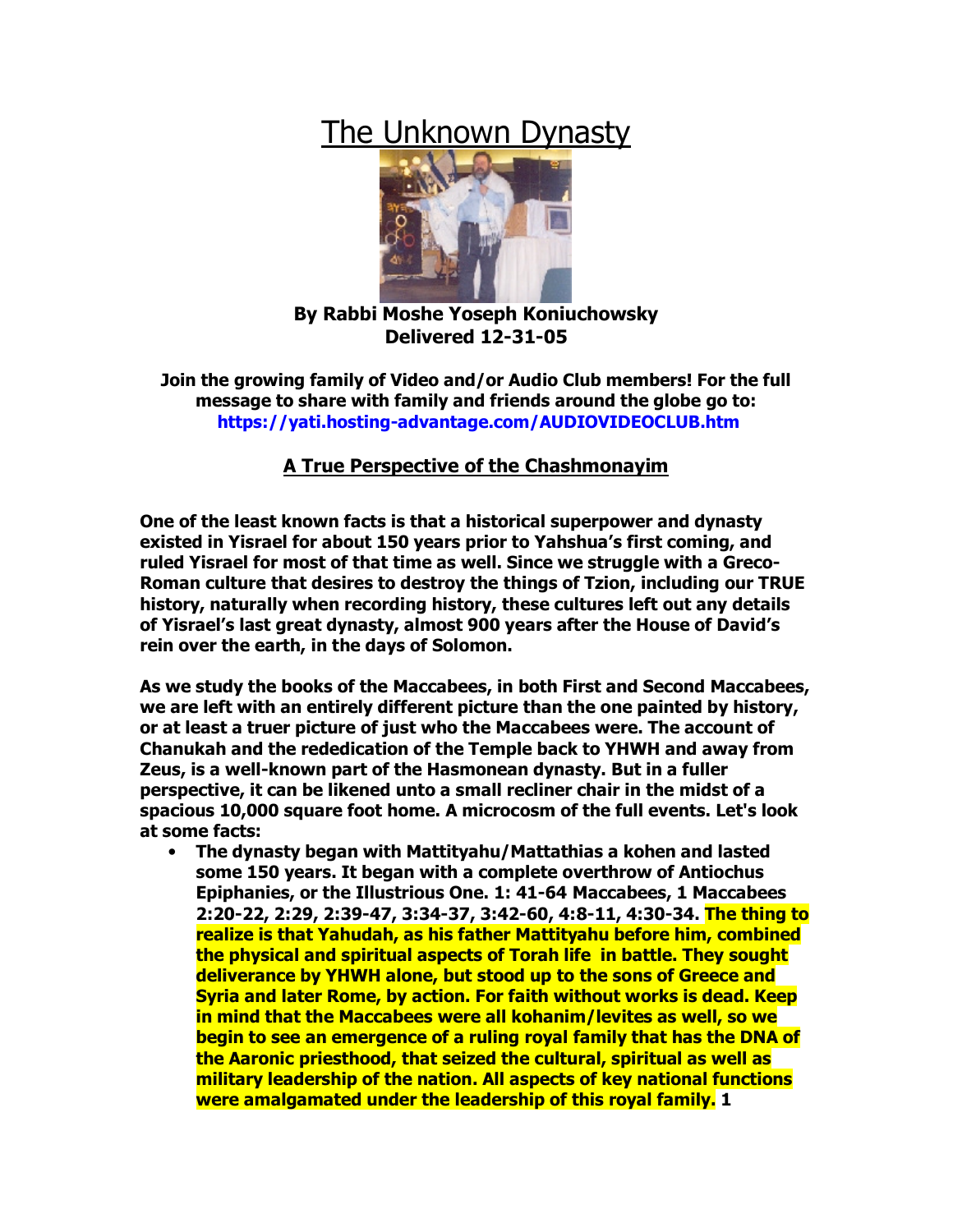**Maccabees 4:36-61 tells of the account of the most well known of their victories on behalf of Yisrael.** 

- **After establishing the Temple and rededicating it, Yahudah began to seize other gentile territories around Yisrael including Galilee, Gilead, the east bank of Jordan and modern day Jordan, or IdumeiaRead 1 Macc. 5:1-3. Later he was victorious in seizing and expanding Jewish sovereignty over Tyre and Sidon, or modern Lebanon, and Iraq as seen in his capture of the town of Bosrah 1 Macc. 5:28.**
- **While this was going on his brother Simon was victorious in his own company in Galilee areas as well 1 Macc. 5:21. The Maccabees took the 2.5 tribes east of the Jordan to Jerusalem to consolidate more power as seen in 1 Macc. 5:45, as well as conquering Hebron, all of the west bank, the coastal cities of Gaza and all the cities of the Plishtim, as seen in 1 Mac 5:63 . Philistines to the south and west were seized by this emerging power. Ephraimites were rescued from Samaria and brought to Jerusalem as well! The power of the emerging Hasmonean dynasty was so encompassing, that it not only seized almost all the land promised to the patriarchs as 'greater Yisrael,' but also convinced Antiochus Epiphanes that he had done wrongly, as he lay dying of illness. See 1 Macc. 6:8-13. Antiochus's son was so afraid of Yisrael, that he made peace with them, as did many leaders in the region, as they would rather be ruled by the Hasmoneans than be killed by them.**
- **After defeating the Greco-Syrian armies along with the Arabs nations in all the outlying areas, mighty Rome had begun to emerge by subjecting all its foes including the Syrians and Greeks. Yet Rome was so fearful of the Hasmoneans, that they went out of their way to avoid any engagement with them on the battlefield 1 Macc. 8:17-31. When Yahudah dies, 1 Macc. 9:19-22, his brothers Jonathan and Simeon took over the Hasmonean leadership 1 Macc. 9:23. Many of the evildoers reappeared to destroy the gains by Yahudah. So all united behind Jonathan 1 Macc. 9:30-31. Jonathan served to defeat even more foes and began to rule over Yisrael as a judge, as had the judges back in the days of the Book of Judges. So in addition to all other powers vested in the Hasmoneans, they also began to sit over Yisrael as judges of Torah matters, seeing they were also kohanim, and their influence not only allowed them to judge these matters, but they began to actually run the operations of the Temple on Moriah, that they had rededicated to YHWH 1 Mac 10:10. Rome later expanded their peace with the Hasmonean dynasty to include all of Rome and all their states throughout the world 1 Macc. 15:22.**
- **Alexander, Antiochus Epiphane's son, was so frightened of the power of the Hasmoneans, that not only he sued for peace, he allowed and encouraged Jonathan to become the Kohen Ha Gadol over all of the sacrificial system as seen in 1 Macc. 10:18-21. Counter offers from the Greeks, offered to make all Jewish areas including Jerusalem TAX EXEMPT AND DUTY FREE forever 1 Macc. 10: 27-31, including the areas of Ephraim in Samaria. Demetrius the Greek leader also offered the Hasmoneans, ALL DAYS OFF FOR ALL MAODIM/FEASTS AND SHABBATS**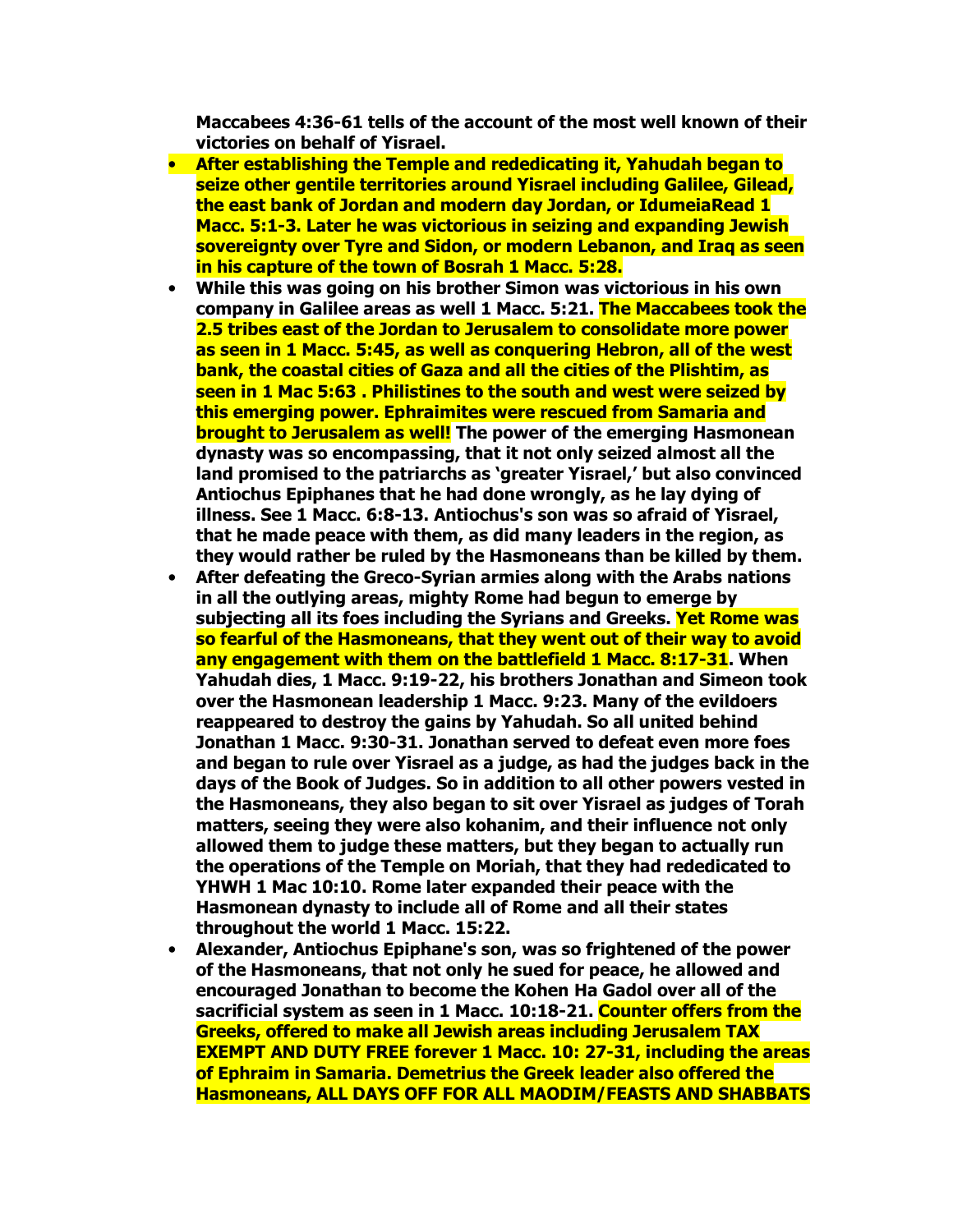## **AND ROSH CHODASHIM/NEW MOONS, in addition to 3 extra days**

**before and after these feasts to prepare. That's the kind of reverence and awe that Yisrael's enemies afforded the Hasmoneans and their dynasty. Its not that they allowed them these benefits, but they were so fearful of them, that these benefits were offered as incentives to avoid conflicts with them. What is most interesting, is that Rome, Greece, Syria and all the surrounding areas of Arabs, all tried to vie with each other, making the best deal possible with the Hasmoneans and as such peace was brought to the entire region for all the inhabitants of the lands under Hasmonean control. Read 1 Mac 10:38- 45 to see the extent of those kinds of proposals. And, there were many, including giving money to the Temple functions! In 1 Macc.10:86-89, we see Jonathan adding the role of King to the Hasmonean repertoire. So in Jonathan and later Simon and others too numerous to mention, the roles of King, Judge, High Priest, Governor and Chief of the military all resided in the ruling elder of the Hasmoneans. Thus an interrupted chain of superpower, might and strength, lasted well over 150 years, almost to the time of Yahshua's first advent.** 

- **As seen in 1 Macc. 11:59, Simon the brother of Jonathan, ruled from Tyre in the north, to Egypt in the south. 1 Macc. 11:62, includes Gaza in the west and Damascus in the north. Under Jonathan and Simon, Rome strengthened its friendship with the Hasmoneans and even the Spartans and Macedonians sought peace with the Hasmoneans, lest they be overcome. We see in 1 Macc. 12:20-23, that it was a wellknown fact the Greeks and Spartans were part of the 10 tribes of scattered Ephraim Yisrael! They sought peace with the Hasmoneans not only out of awe and reverence, but also out of brotherly recognition and care. This is a fabulous yet little known historical reference to the Yisraelite roots of Western Europe.**
- **Under Simon and Jonathan, Jerusalem was not only fortified, BUT COMELTY REBUILT, as seen in 1 Macc. 12:37. He assumed the office of High Priest as well 1 Macc. 13:36-42! Simon's son John was appointed General and military Chief under Simon Read 1 Macc. 14:16-20.**
- **The people of Yisrael were so awestruck by the Hasmonean leadership that they erected special bronze tablets on Mt. Zion and in the Temple courts as a national monument for the dynasty that led them to gain multiple victories over their enemies for 150 years Read 1 Macc. 14:29- 36-49.**
- **The Hasmoneans developed their own monetary system and coinage, a sign of a nation's complete sovereignty, as seen 1 Macc. 15:6-7, as well as becoming the largest producer and exporter of weapons for war in the world, so much so, that they exported their weapons to others for profit.**
- **When Simon died, his sons took over as seen in 1 Macc. 16:2-3 and 23. Verse 23 is an interesting insight into the Hasmonean power and authority, by stating that Simon's son John's acts are recorded in the Acts of The Pontificate, indicating to us that in ancient Yisrael, the unquestioned leader of the Hasmonean dynasty was seen in a similar**